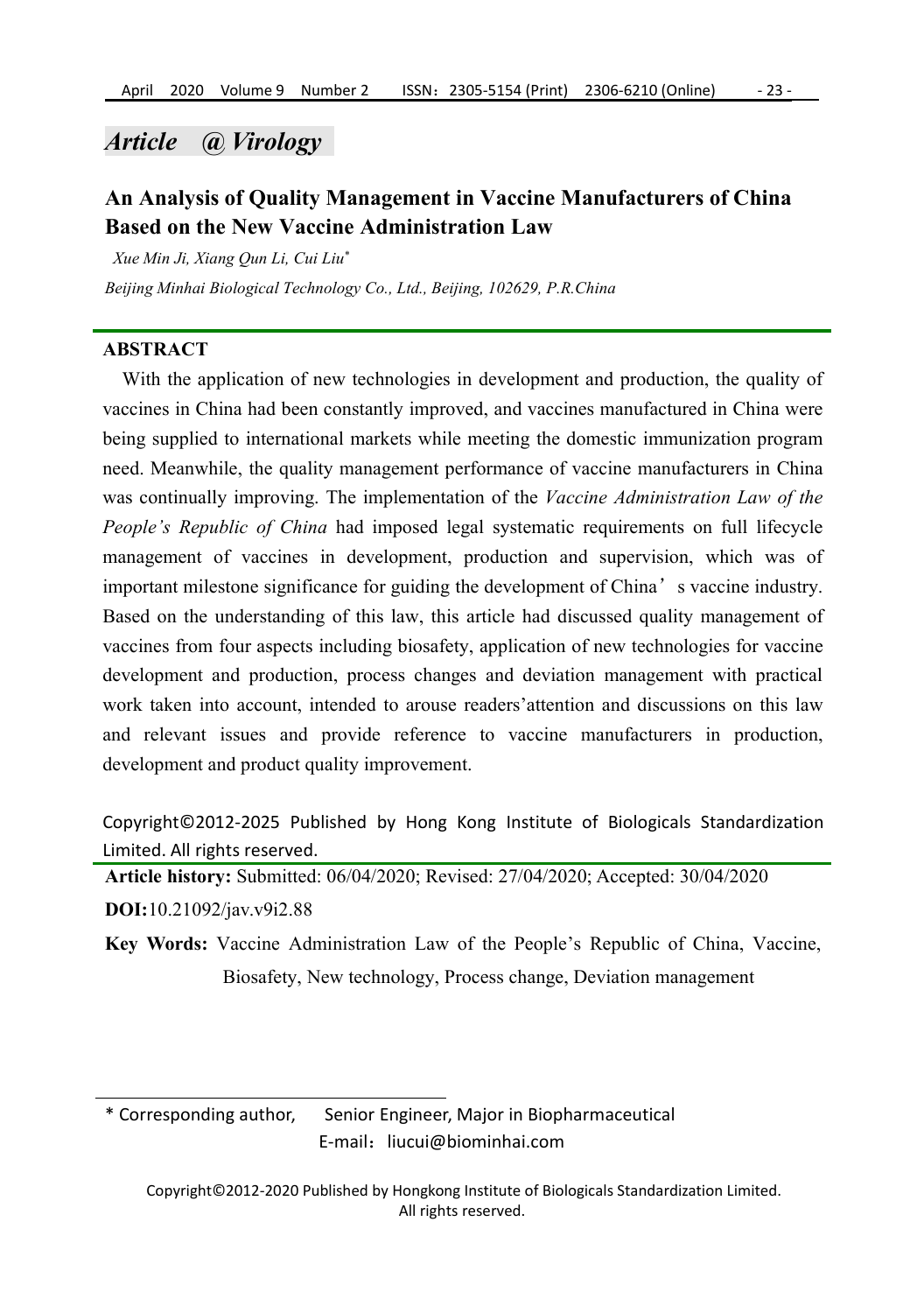#### **Introduction**

Vaccines were a class of biological products prepared using biotechnologies with pathogenic microorganisms or their components and metabolites as starting materials and used for the prevention and treatment of corresponding human diseases. Vaccines administered to the human body might stimulate the immune system to generate specific humoral and (or) cellular immune responsed so as to get immunity to corresponding pathogenic microorganisms [1]. Since 1919, China's vaccine development had a history of 100 years <sup>[2]</sup>. To date, there and production were 46 vaccine manufacturers in China, which could produce more than 60 vaccine products for 34 diseases in different populations, with an annual production capacity of more than 1 billion doses  $[3]$ .

After a century of development, China's vaccine industry, especially since the 40 years of reform and opening up, had made substantial progress in terms of production varieties, manufacturing scale, production technology, regulatory system, etc., the quality level had been continually improved, and more product varieties had been developed. China passed the assessment of the national regulatory system for vaccines conducted by the World Health Organization (WHO) in 2011 and 2014, and four product varieties, including hepatitis A vaccine, encephalitis B vaccine, influenza vaccine and polio vaccine, had passed the WHO pre-certification, indicating China-made

vaccines had taken a role on the international stage  $^{[4]}$ .

[1]. aspects including biosafety, application of The *Vaccine Administration Law of the People's Republic of China* (hereinafter referred to as "*Vaccine Administration Law*") was the first comprehensive law on vaccine administration in the world, which, entered into force on December 1, 2019, was of important milestone significance for guiding the development of China's vaccine industry. This article was mainly discussed four new technologies for vaccine development and production, process changes and deviation management.

# **1. Introduction of the Vaccine Adminis- -tration Law**

<sup>[3]</sup>. people, especially infants and toddlers. The Vaccines were mainly for use by healthy quality of vaccines correlated closely to people's health and also to public health and safety and national security. In response to concerned of the masses and with a view to Fully implementing the requirements of General Secretary Xi Jinping on the "four strictest requirements" for food and medicine, fulfilling measures of the Party Central Committee and the State Council for strengthening the vaccine administration reform, integrating separate laws and regulations , enhancing the pertinence, timeliness and feasibility of legislation for vaccines, the *Vaccine Administration Law* had been formulated under the leadership of National Medical Products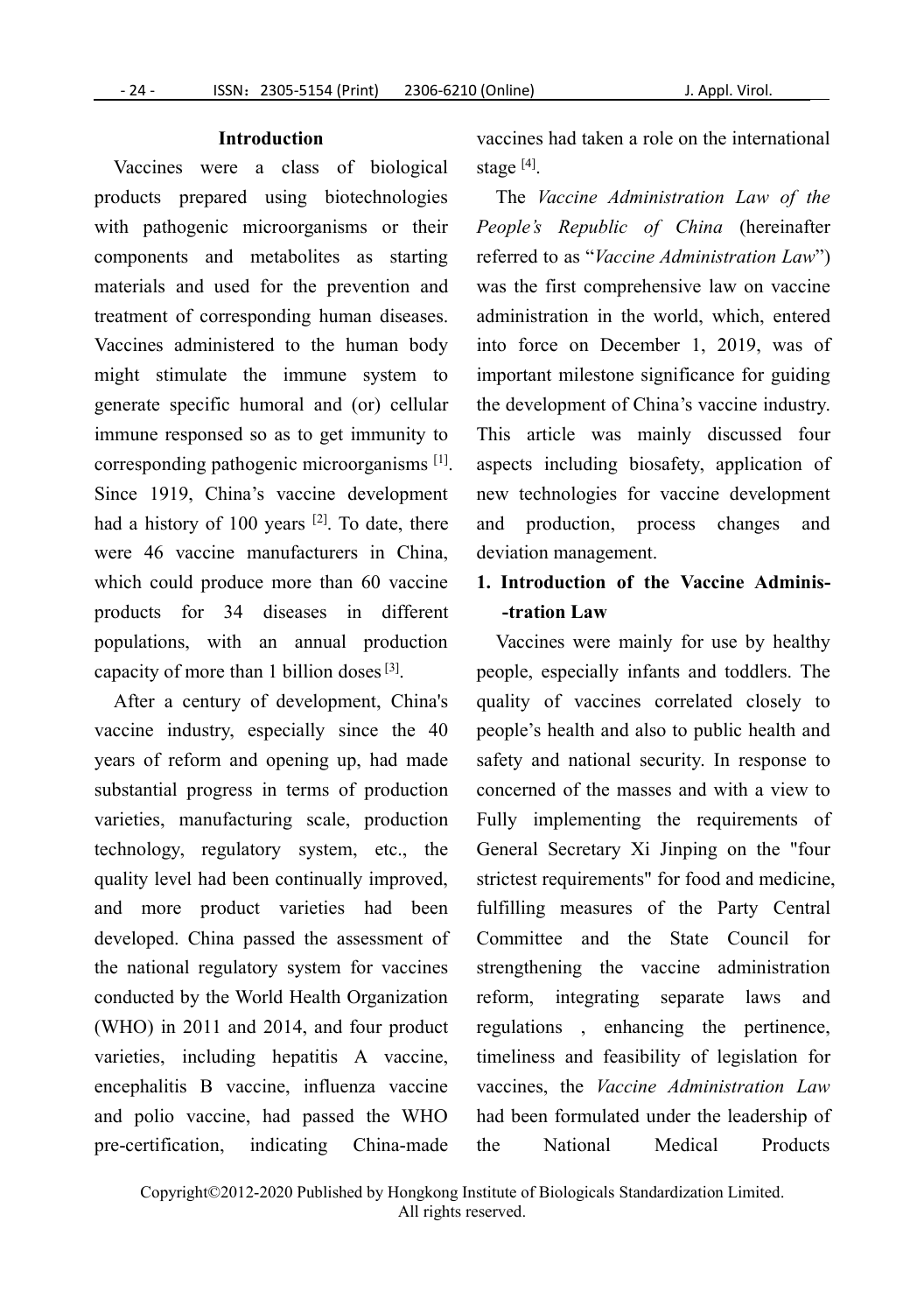Administration  $^{[5]}$ .

comprised 11 chapters and 100 articles. The *Drug Administration Law of the People's Republic of China* must be taken into account in understanding this law. The two laws had jointly stipulated provisions on the drug marketing authorization holder system, the drug traceability system and the pharmacovigilance system. Compared to the *Drug Administration Law of the People's Republic of China*, the *Vaccine* further clarified. The law had also specified *Administration Law* mainly focused on specific requirements on vaccine associations. It was foreseeable that industry administration according to characteristics of vaccine development, production and promoting self-discipline of the vaccine circulation and vaccination.

The institution and implementation of the *Vaccine Administration Law* had fully embodied the philosophy of "enhancing vaccine administration, guaranteeing vaccine quality and supply,standardizing **vaccine manufacturers based on the** prophylactic immunization, promoting the development of the vaccine industry and ensuring public health and safety". The implementation of the *Vaccine* national security, which refered to safety *Administration Law* had brought about both opportunities and challenges to environment and human health resulting manufacturers. For example, Article 4 required "The State shall institute from research, development, production to development planning and industrial policies for the vaccine industry to support Vaccine Administration Law specifies that development and structural optimization of the vaccine industry, encourage scale and intensive vaccine production, and constantly

The *Vaccine Administration Law* level of vaccines." Legalization of the improve the production process and quality on-site inspector mechanism would help strictly control vaccine production behaviors from the source (refer to Article 71 for detail). Article 68 required "The State shall practice a compulsory vaccine liability insurance system" and specified the establishment and implementation of vaccine regulations, the compensation system for vaccines would be the responsibilities and roles of industry associations would play a more active role in industry and guiding manufacturers in production and development according to law (refer to Article 13).

# **2. An analysis of quality management in Vaccine Administration Law**

## **2.1. Biosafety**

Biosafety was an important part of problems with an impact on ecological from the whole process of biotechnology practical application [6]. Article 11 of the "In the process of vaccine development, production and testing, a sound biosafety management system shall be established to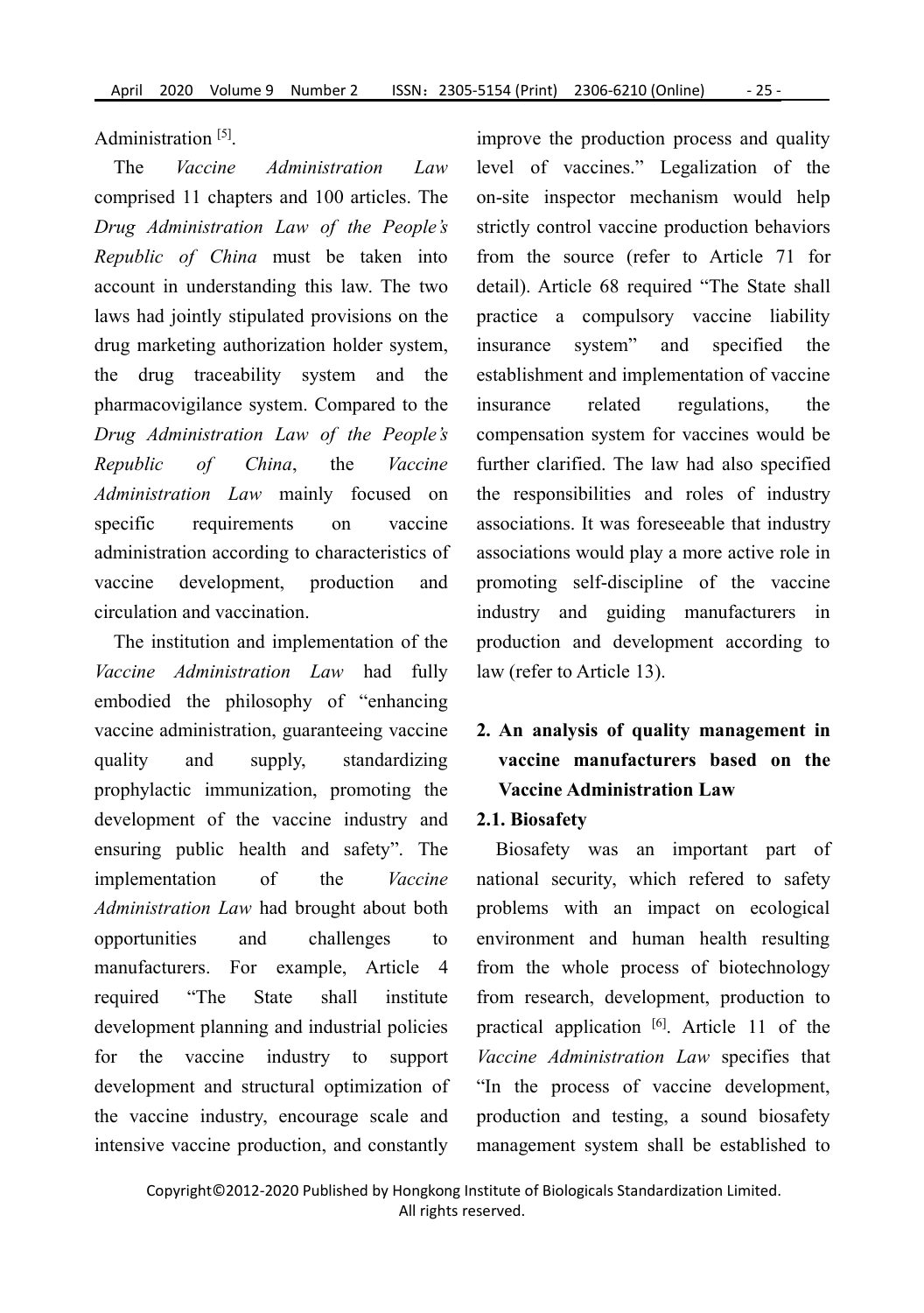strictly control biosafety risks".

Regarding biosafety, both domestic and foreign regulatory authorities had released relevant guidelines and technical (Volume III) (2015 edition) <sup>[1]</sup> and *Good Manufacturing Practices* (GMP) involving biosafety including biological materials, production management, etc. The *Determining the Need for and Content of Therapies, Vectored Vaccines, and Related Recombinant Viral or Microbial Products* issued by the U.S. Food and Drug Administration (FDA) <sup>[8]</sup> had put forward genome sequence a relevant technical requirements for environmental assessments for biologically active products.

*Chinese Pharmacopoeia* (Volume III) (2015 edition) had included 16 attenuated live vaccines including live attenuated polio vaccine and live attenuated encephalitis B impact on human vaccine. In the extensive used of live attenuated vaccines, related biosafety issues including whether attenuated viral strains would result in the spread of vaccine viruses in use or during excretion from the human contamination for body to the nature, and whether the virulence of attenuated strains would be restored during transmission were still certain researchers' major concerns. Studied had shown that a tiny minority of e.g., used of attenuated live vaccines, immunodeficient or immunocompromised children might develop vaccine associated

requirements. *Chinese Pharmacopoeia* same clinical characteristics as poliomyelitis [1] and *Good* [9-10]. Xinyu Liu et al. characterized the [7] had spatial structure of E protein of live prescribed requirements on matters encephalitis B vaccine attenuated strain *Environmental Assessments for Gene* simulated the transmission process of poliomyelitis (VAPP) following oral administration of live attenuated polio vaccine (OPV) or exposure to OPV vaccinated individuals, and presented the SA14-14-2 and virulent strain SA14 using X-ray crystallography to investigate the mechanism of virus attenuation and encephalitis B virus in nature by passing SA14-14-2 virus stain in mosquitoes, pigs and mosquito hosts, analyzing the viral genome sequence and virulence. The results showed that the spatial aggregation structure of E protein of encephalitis B is associated with its individual virulence <sup>[11-12]</sup>. The above studies could be used for reference in studies on the mechanism of attenuation of attenuated live vaccine virus strains and their beings and the environment in use.

> Biosafety not only related to well-known substances of biological origin, sterilization /inactivation processes, sterility, cross development and production, and also to the potential impact of active ingredients of biological products secreted by recipients to the nature on the ecological environment and human health, vectored vaccines, genetically engineered attenuated vaccines, etc. Safety,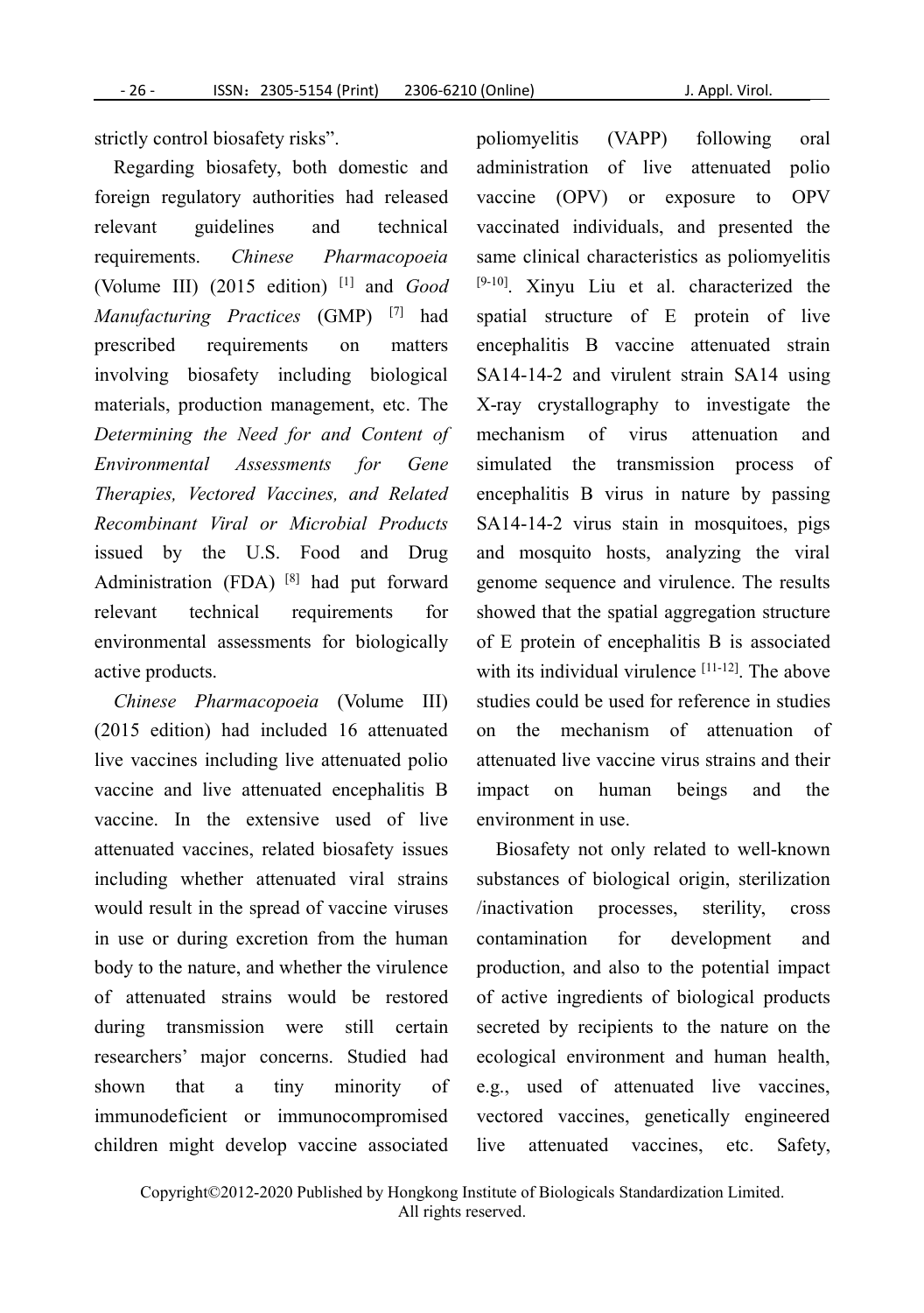effectiveness, quality controllability and environmental friendliness had become important concerns in the development and production process of live attenuated investigation of the persistent impact of viral and bacterial strains used in biological products on human beings and the environment was required throughout the life cycle of vaccines from development to marketing to earnestly ensured the safety and effectiveness of vaccine quality manage- -ment.

Biosafety risks involved in production elements including biological materials, contamination as mentioned in *Chinese Pharmacopoeia* and GMP could be effectively controlled by implementing GMP in vaccine manufacturers in China, and training and regulations on correctly cultivating the awareness of safety protection in production and taking appropriate safety new vaccines including protection measures had been continually improved and standardized [13-14]. However, In the in China, studied on the impact of biological products for human used on the ecological environment had just started, and related fundamental studied, particularly studied on the causes, nature, assessment and combined either by the manufacturer or prevention of biosafety risks, need to be strengthened<sup>[6]</sup>.

# **2.2 Used of new technologies in the development and production of vaccines**

vaccines. Continual attention and by stimulating the human immune system. virus inactivation process and cross vaccines for diseases without effective Vaccines could prevent infectious diseases With the development of new technologies such as new antigen synthesis processes, new adjuvants and vaccine vectors and human immune mechanism research and the application of new processes and new materials in production, the development of new vaccines and new manufacturing processes and the production and use of new materials had become the hotspot of development. New vaccines included new prophylactic means, new adjuvanted vaccines, vaccines manufactured using new expression systems, combination vaccine, etc. [15-19]. Article 14 of the *Vaccine Administration Law* specified that "Support shall be provided for the development of combination vaccines".

> In the U.S.FDA *Guidance for the Evaluation of Combination Vaccines*, a combination vaccine was defined as a combination of two or more live organisms, inactivated organisms or purified antigens mixed immediately before administration and intended to prevent multiple diseases or prevent one disease caused by different strains or serotypes of the same organism. Vectored vaccines and conjugated vaccines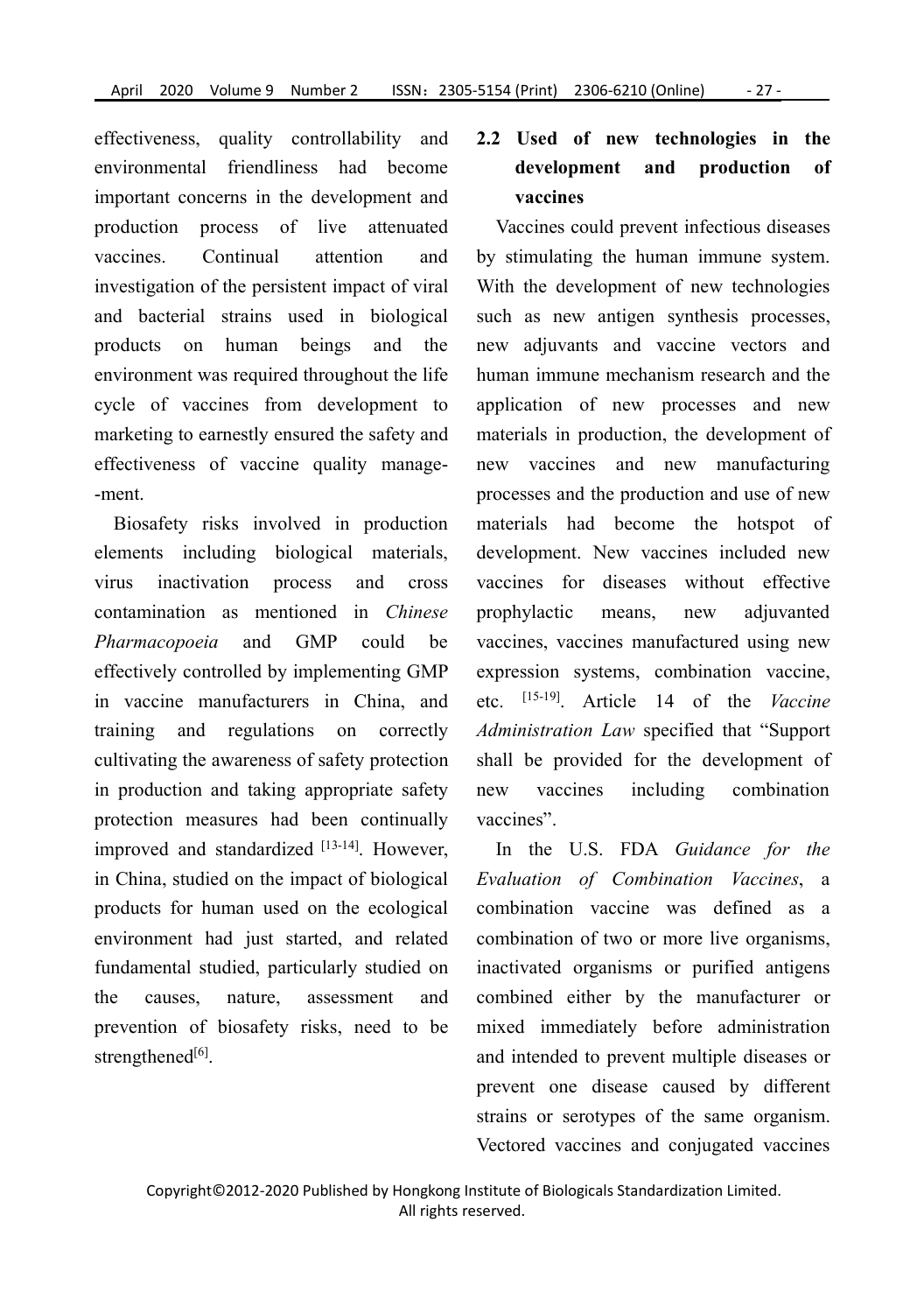were combination baccines <sup>[20]</sup>.

In the development of new vaccines, it wasn't advisable to make copies of new vaccines had been launched onto the market in foreign countries; rather, the prevalence of diseases and human immunity in China should been taken into account to use new technologies to develop new vaccines for infectious diseases with extensive prevalence, high incidence and great harm, and, on the basis of full studies, used effective quality management systems to enhance the scientificity, practicability and feasibility of vaccine development, so as to meet the actual needs of immunization in China. For post-approval vaccine products, it had become a trend to use new technologies and new processes to optimize their processes so as to constantly improve product quality and output. The manufacturing process maturity and quality control level of vaccine products directly determined product quality. Successful development and marketing of a technologies." product didn't signify the end of process development. With the accumulation of manufacturing batch data and the In-depth learning of quality management accumulation and analysis of post-marketing safety and effectiveness evaluation data, the management approaches manufacturing processes should be optimized and improved on the basis of continuous in-depth understanding of the product process and quality.

Hailun Ma from the U.S. FDA discovered a new RNA rhabdovirus from the Sf9 cell of line (derived from *Spodoptera frugiperda*),

verified the presence of the virus in the Sf9 by the observation of the supernatant samples of Sf9 cells with transmission microscope, and identified transcribed rhabdovirus like sequences in Sf9 cells [21-22]. The above studies indicated attention should be paid to the risks of new exogenous agents when using new protein expression technologies, e.g., Baculovirus Expression Vector System (BEVS), to ensure product quality safety. In using new vaccine manufacturing technologies, many aspects including risks of potential exogenous agents should be cautiously assessed.

## **2.3 Process changed**

Article 15 of the *Vaccine Administration Law* specified that "The State shall encourage vaccine marketing authorization holders to increase capital investment to and innovation, optimize production processes, elevate quality control levels and propel the progress of vaccine Vaccine manufacturers' innovation in production management didn't include solely use of new technologies. systems and application of new quality management approaches were also important.

Technical guidelines issued by the Center for Drug Evaluation (CDE) of National Medical Products Administration including the *Technical Guideline on the Investigation ofPost-approval CMC Changes to Biological Products (Draft for Comment)* [23]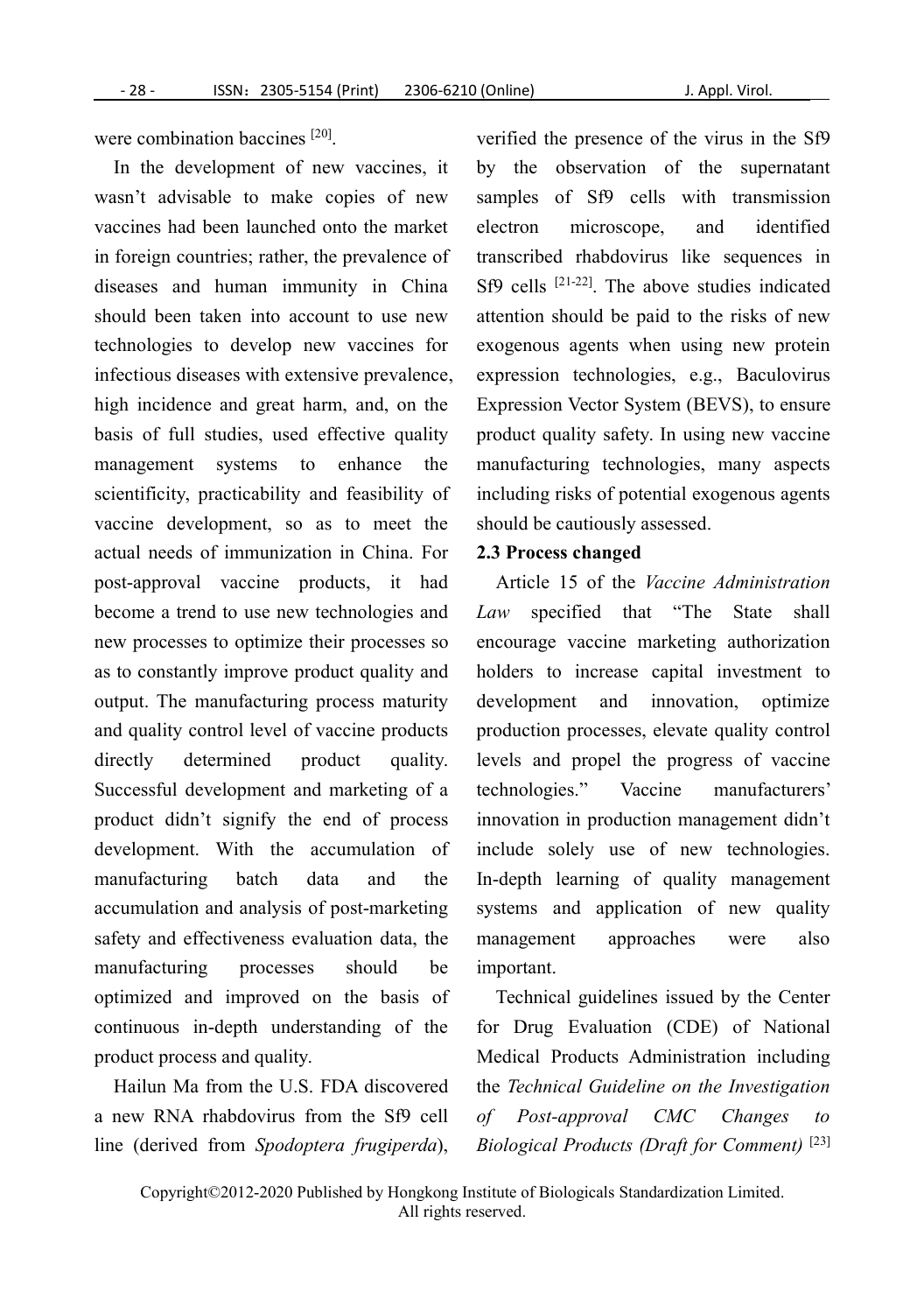and *TechnicalGuideline on the Investigation of Post-approval Manufacturing Process Changes to Vaccines (Draft for Comment)* had all referenced state-of-the-art management philosophy of developed countries to keep in line with international practices for change management, and introduced quality system parts (Q1-Q12) of the International Conference on vaccines. The *Vaccine Administration Law*, Harmonization (ICH), among which, relevant cutting-edge management tools in ICH Q12 include Post-Approval Change Article 25 Management Protocols (PACMPs), Established Conditions (ECs), Design Space, etc. The learning and used of cutting-edge change management tools would help standardize the research on manufacturers' process changes and accelerate the approval of changes.

Changes were an important means to keep product manufacturing processes advanced and improve product quality and environment changed and equipment manufacturing efficiency. With the depreciation, deviations were inevitable implementation of the *Vaccine* during pharmaceutical productions; different *Administration Law* and the harmonization with ICH regulatory requirements, vaccine manufacturers should actively learnt relevant regulations and technical guidelines. Data should be continually accumulated identified and corrective actions should be throughout the lifecycles of products to deepen the understanding of products and in production. processes and comprehensive considerations should be made based on risk assessment principles, so as to establish quality control systems meeting product needs, improved

<sup>[24]</sup> for improving the safety, effectiveness based the stability of product processes and continually upgrade manufacturing processes on the manufacturing efficiency of vaccines [25-26].

#### **2.4 Deviation management**

Deviation management was an important element of full lifecycle management of on the basis of emphasizing the concept of full life cycle management, clarified, in and Article 31, relevant requirements including continually strengthening deviation management and manufacturing process deviation management measures. It foreseeable that, in the future, management of major deviations would be linked with batch release of vaccines.

Under the influence of multiple factors including process changed, manufacturing types of deviations would exert different impacts on product quality; for deviations with substantial or potential influenced on product quality, the causes should be taken. Manufacturers must control deviations Correct recognition, identification and management of deviations were the prerequisite for ensuring the normal operation of the quality management for pharmaceutical production. The current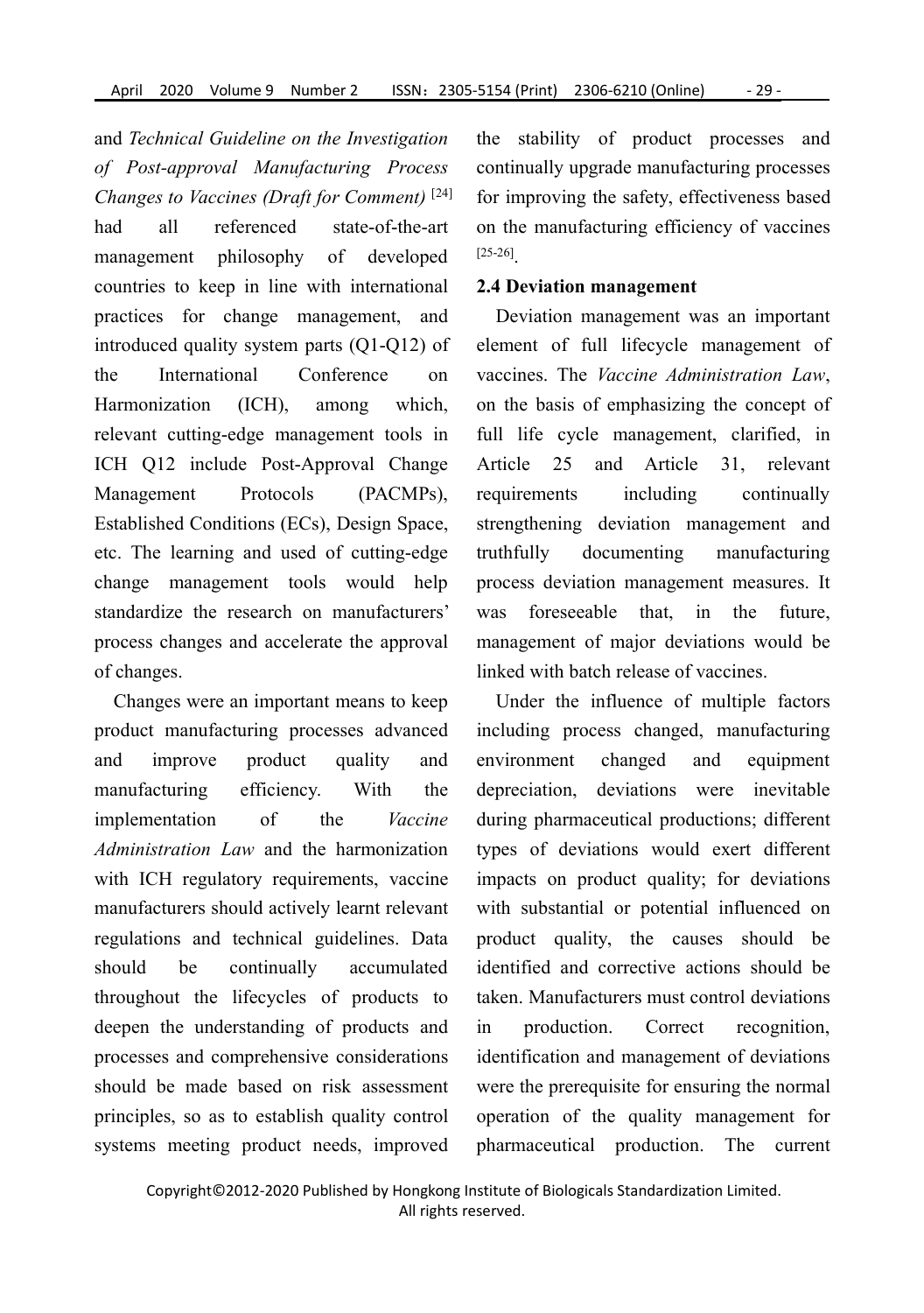GMP incorporated deviation management into quality control and quality assurance,<br>required that manufacturers should establish operating procedures for deviation handling and specifies deviation reporting, documentation, investigation, handling and corrective actions as well as making of corresponding records [7].

"The quality of products depends on production rather than inspection" was the core principle of the quality assurance system, which embodied the necessity of manufacturing in-process controls [27]. Both ICH Q8 and the U.S. FDA *Investigatiing Out-of-Specification(OOS) Test Results for Pharmaceutical Production* technical requirements on deviation management. Taking the *Vaccine Administration Law* in to account and according to requirements in relevant domestic and foreign technical guidelines, we had drafted the *Procedure for Deviation Handling and Management*, which had specified the responsibilities of each department in deviation handling. In this document, deviations, defined as deviations from approved procedures, instructions or established standards , refer to unscheduled events that do not comply with established SOPs, master batch records, laws and regulations, validation systems and testing methods/specifications or other criteria. The events may have an impact on the purity, strength, quality, efficacy or safety of manufacturing materials and may also affect industry. Vaccine

regulatory compliant and validated equipment or processes used for production, storage or product distribution.

[27]. Both investigation of causes, impact assessment, [28] had proposed preventive actions, completing correction, Depending on the influence on product quality, deviations were classified into secondary deviations, primary deviations and major deviations. Procedures for the handling of a deviation in production included: deviation occurrence, identifi- -cation, reporting, determining whether emergency actions were needed, reporting the deviation to QA, deviation classification, proposing corrective actions and preventive actions, approving corrective actions and completing the deviation report,<br>documentation and archiving of the deviation, deviation closure, and deviation reviewed analysis. To avoid potential quality risks and ensured the effectiveness of vaccine production quality management system, scientific deviation identification and management procedures should be established, training on deviation management should be strengthened, and comprehensive corrective actions and preventive actions should be taken.

#### **3. Epilogue**

The *Vaccine Administration Law* was the comprehensive law on vaccine administration in the world. Its promulgation was of important milestone significance for guiding the development of China's vaccine manufacturers and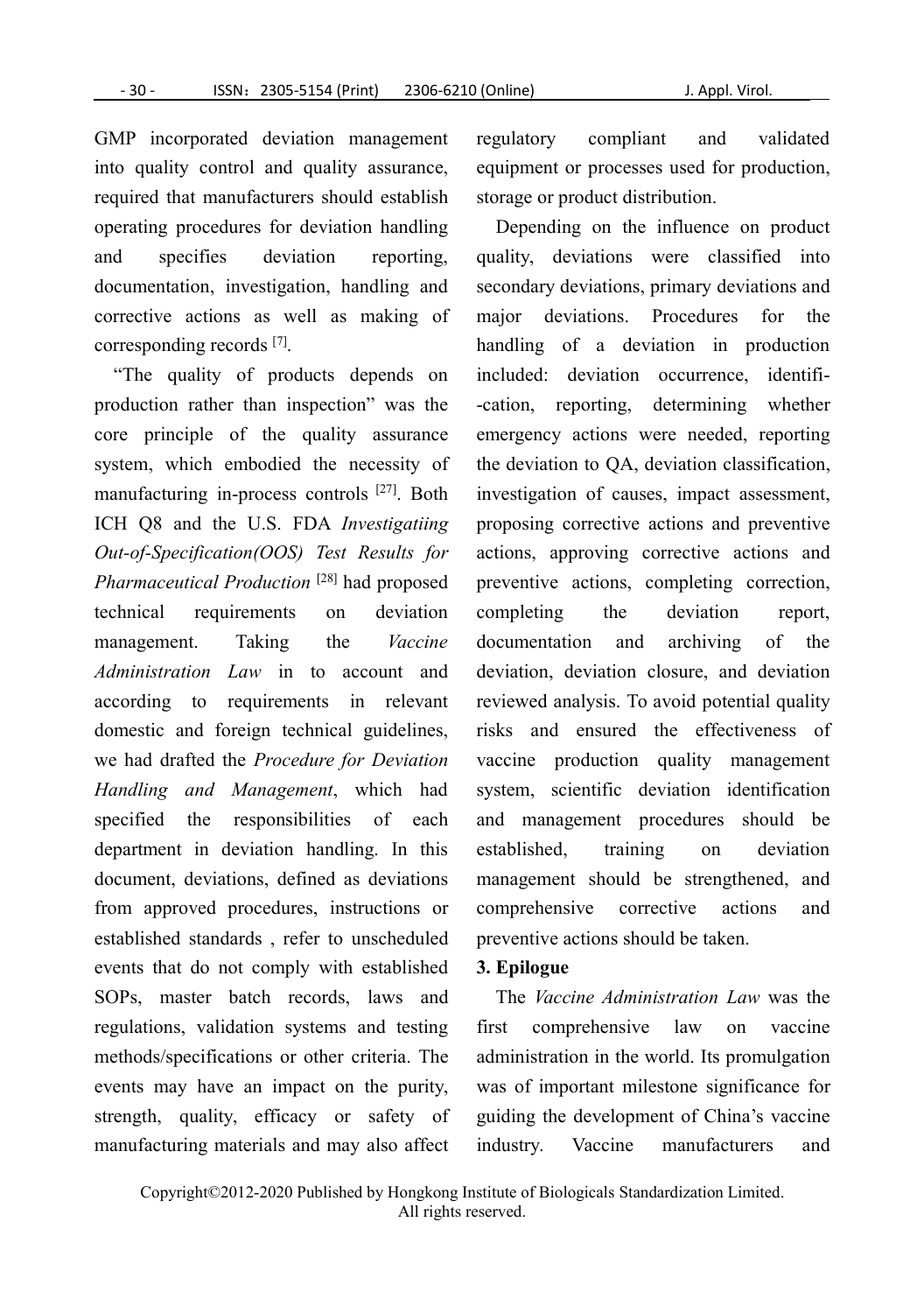developers should actively learn the *Vaccine Administration Law*, adapted to relevant requirements in this law and earnestly strengthen the building of vaccine WHO [J]. Pharmaceutical Biotechnology, manufacturing quality capacities to ensure vaccine products are safe, effective and [5]. quality-controllable.

Based on the authors' understanding of the *Vaccine Administration Law*, this article had, with this law, considered the latest domestic and foreign study results as well as relevant technical guidelines, provided an analysis of vaccine quality management from four aspects including biosafety, used of new technologies in vaccine development and production, process changes and deviation management, intended to aroused readers' attention and discussions on this law and relevant issues and provided reference to vaccine manufacturers in production, development and product quality China. Good Manufacturing Practice for improvement.

### **Reference**

- [1]. Chinese Pharmacopoeia Commission. Chinese Pharmacopoeia (Volume III) (2015 edition) [S]. 2015-06.
- [2]. Qiang Z. RESEARCH ON EXPORT OF CHINESE BIOLOGICAL PRODUCTS [D]. University of International Business and Economics, 2016.
- [3]. Jing LS. Vaccine Quality Management and Regulatory Inspection [J]. Chinese Journal of Drug Evaluation, 2014,31(01):48-50+60.
- [4]. Min L, Huan Y. Introduction of WHO's

Vaccine Prequalification Programme and Discussion on the Scientific Review Issues Identified During Vaccines Assessment by 2015,22(03):189-192.

State Administration for Market Regulation. The General Administration of Market announcement on public comment on Vaccine Administration Law of the People's Republic of China (Draft for Comment).[EB/OL].(2018-11-11) [2020-04-05]. [http://www.samr.gov.cn/hd/zjdc/201811/t2018](http://www.samr.gov.cn/hd/zjdc/201811/t20181111_291910.htm)

1111\_291910.htm

- [6]. Qing HC, Min L, Jian HL, et al. General consideration for the environmental risk assessment for genetically modified live attenuated vaccines [J]. Chiese Journal of New Drugs, 2016,25(05):499-502.
- [7]. Minister of Health of the People's Republic of Pharmaceutical Products (Amended in 2010). 2011-02-12.
- [8]. FDA. Determining the Need for and Content of Environmental Assessments for Gene Therapies, Vectored Vaccines, and Related Recombinant Viral or Microbial Products [S]. 2015-03
- [9]. Cassemiro KM, Fernanda MB, Mikaela RF, et al. Molecular and Phenotypic Characterization of a Highly Evolved Type 2 Vaccine-Derived Poliovirus Isolated from Seawater in Brazil, 2014 [J]. Plos One, 11(3):e0152251.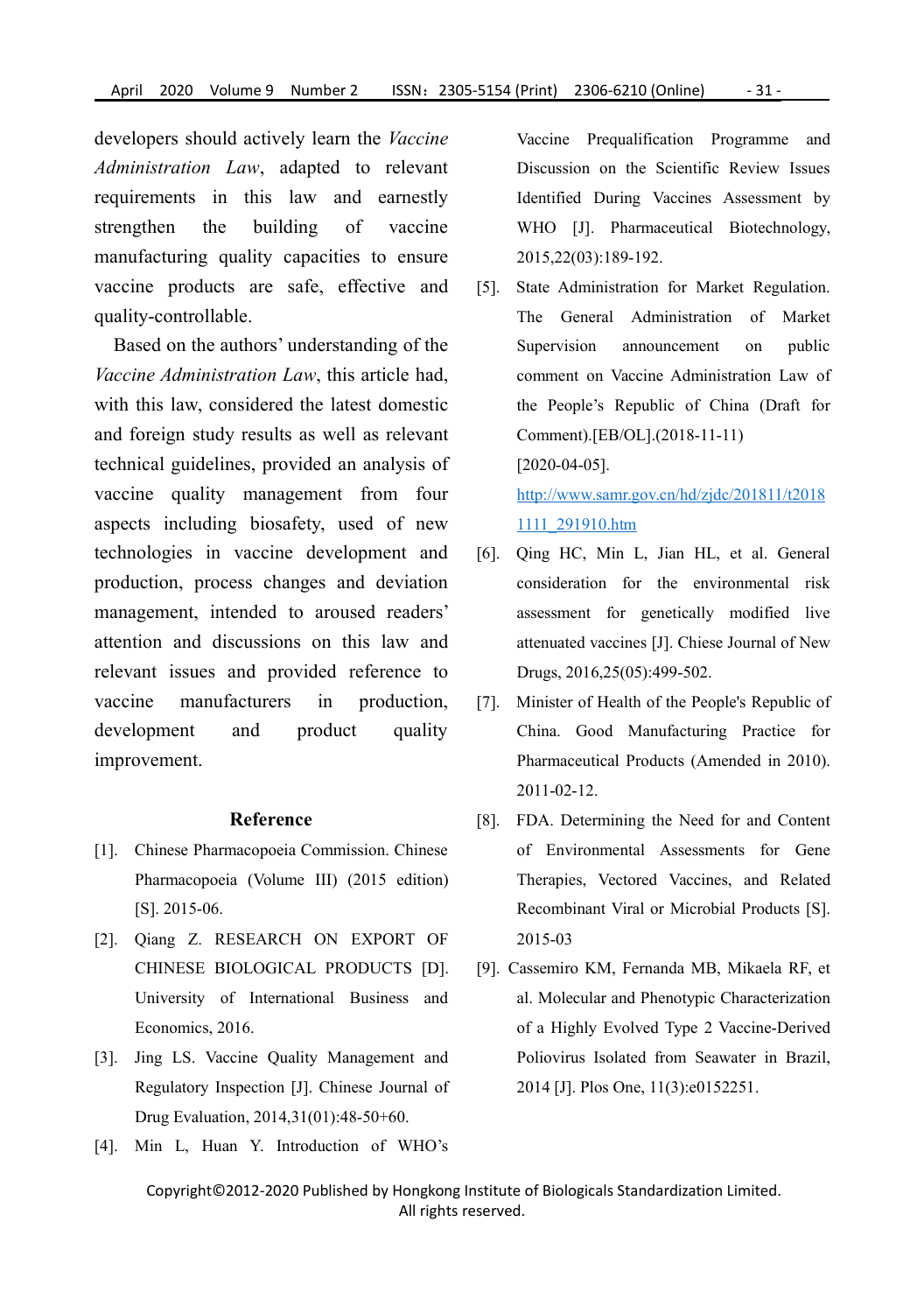- [10]. Kun Z, Jaune J, Jing S, et al. Are Circulating Type 2 Vaccine-derived Polioviruses (VDPVs) Genetically Distinguishable from Immunity, 2010, 33(4): 492-503. Immunodeficiency-associated VDPVs? [J]. Computational and structural biotechnology journal, 2017, 15:456-462.
- [11]. Xin YL, Li LJ, Kai XN, et al. Evaluation of environment safety of a Japanese encephalitis live attenuated vaccine [J]. Biologicals : journal of the International Association of Biological Standardization, 2019, 60:36-41.
- [12]. Liu X, Zhao X, Na R, et al. The structure differences of Japanese encephalitis virus SA14 and SA14-14-2 E proteins elucidate the virulence attenuation mechanism [J]. Protein & cell, 2019, 10(2): 149-153.
- [13]. Ke YM, Cheng YW, Zhong HW. on the Safety Laboratories [J]. Disaster Medicineand Rescue (ElectronicEdition), 2017,6(02):112-115.
- [14]. Dong GM, Ai PZ, Xiao M, et al. Discussion on Bio-safety for Vaccine Production and GMP Certification Inspection [J]. Chinese Pharmaceutical Affairs, 2011,25(12):1171- 1173.
- [15]. Sette A, Rappuoli R. Reverse Vaccinology: Developing Vaccines in the Era of Genomics [J]. Immunity, 2010, 33(4): 530-541.
- [16]. Giefing C, Meinke A L, Hanner M, et al. Discovery of a novel class of highly conserved vaccine antigens using genomic scale [24]. CEBTER FOR antigenic fingerprinting of pneumococcus with human antibodies [J]. The Journal of Experimental Medicine, 2008, 205(1): 117-131.
- [17]. Coffman R L, Sher A, Seder R A. Vaccine adiuvants: putting innate immunity to work [J].
- [18]. Liu MA. Immunologic basis of vaccine vectors [J]. Immunity, 2010, 33(4):504-515.
- [19]. Germain RN. Vaccines and the future of human immunology [J]. Immunity, 2010, 33(4):441-450.
- [20]. FDA. Guidance for Industry for the Evaluation of Combination Vaccines for Preventable Diseases: Production, Testing and Clinical Studies [S]. 1997-04
- [21]. Ma H, Galvin T A, Glasner D R, et al. Identification of a novel rhabdovirus in Spodoptera frugiperda cell lines [J]. Journal of virology, 2014, 88(12): 6576-6585.
- Precautions of High-level Biosafety endogenous viral elements in the genome of [22]. Geisler C, Jarvis D L. Rhabdovirus-like Spodoptera frugiperda insect cells are actively transcribed: implications for adventitious virus detection [J]. Biologicals, 2016, 44(4): 219-225.
	- [23]. CEBTER FOR DRUG EVALUATION, NMPA. Notice on public consultation of the Technical Guideline on the Investigation of Post-approval CMC Changes to Biological Products (Draft for Comment). [EB/OL]. [2019-11-08].

[http://www.cde.org.cn/news.do?method=view](http://www.cde.org.cn/news.do?method=viewInfoCommon&id=314973) InfoCommon&id=314973

DRUG EVALUATION, NMPA. Notice on public consultation of the Technical Guideline on the Investigation of Post-approval Manufacturing Process Changes to Vaccines (Draft for Comment). [EB/OL].